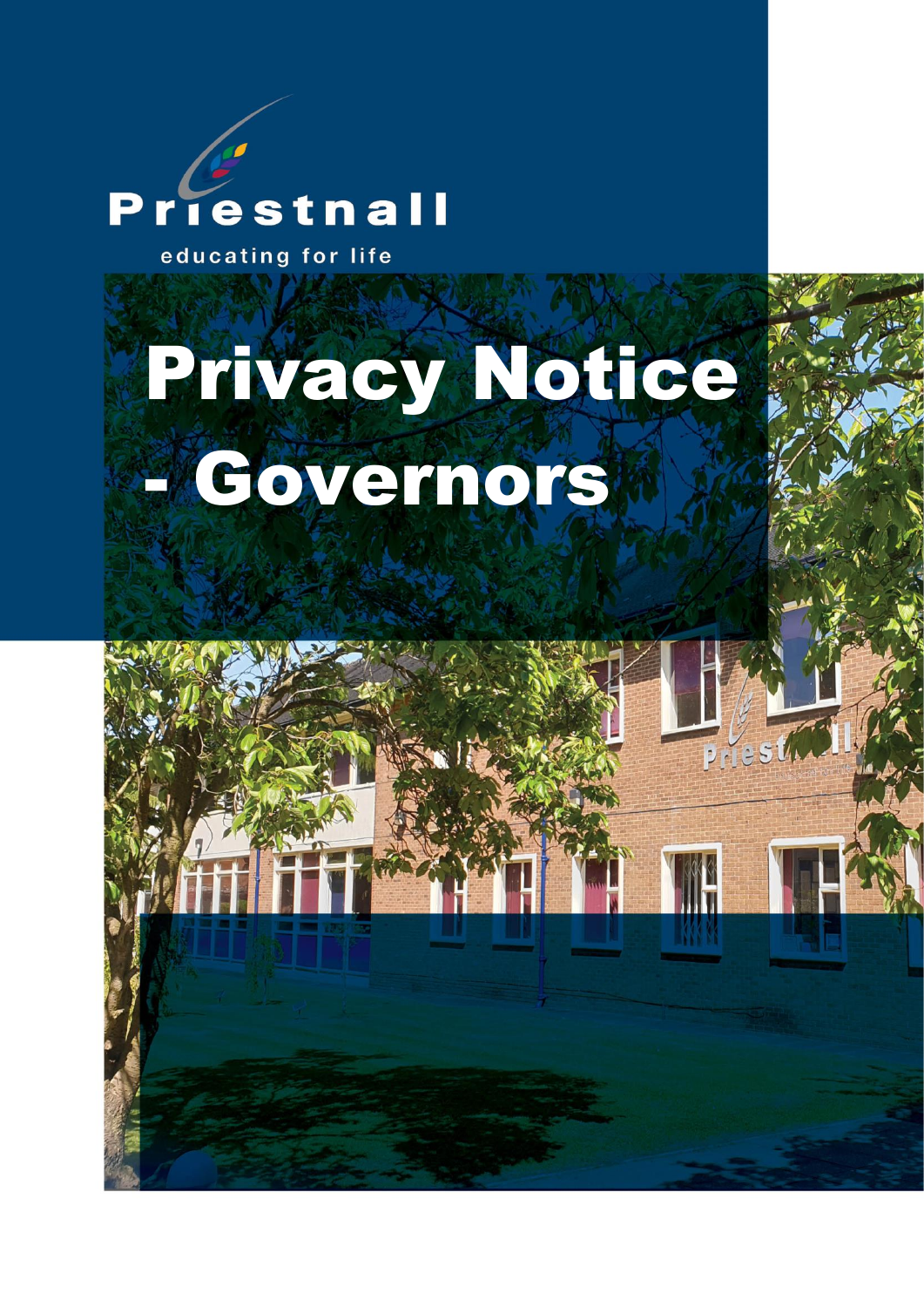# **How we use governor information**

## **We collect your information to;**

- enable you to serve as a governor
- comply with our statutory safeguarding obligations
- deliver appropriate training
- effectively manage the school
- fulfil statutory reporting to the Department for Education

# **The categories of school information that we process include**

- Personal information such as:
	- o Name, address, contact information (e.g. email address, telephone numbers), gender, national insurance number.

# **Why we collect and use governor information**

Under the UK General Data Protection Regulation (UK GDPR), the legal basis for processing personal information for general purposes are:

- Processing is necessary to comply with the legal obligations of the controller.
- Processing is necessary for tasks in the public interest or exercise of authority

vested in the controller.

# **Collecting governor information**

We collect personal information via individual Governors.

Governor data is essential for the school's / local authority's operational use. Whilst the majority of personal information you provide to us is mandatory, some of it is requested on a voluntary basis. In order to comply with UK GDPR, we will inform you at the point of collection, whether you are required to provide certain information to us or if you have a choice in this.

# **Storing governor information**

Any information about a governing body member is kept secure and is only used for purposes directly relevant to your term as a governor at the school. Once your term(s) of office with us has ended, we will retain this file and delete the information in it in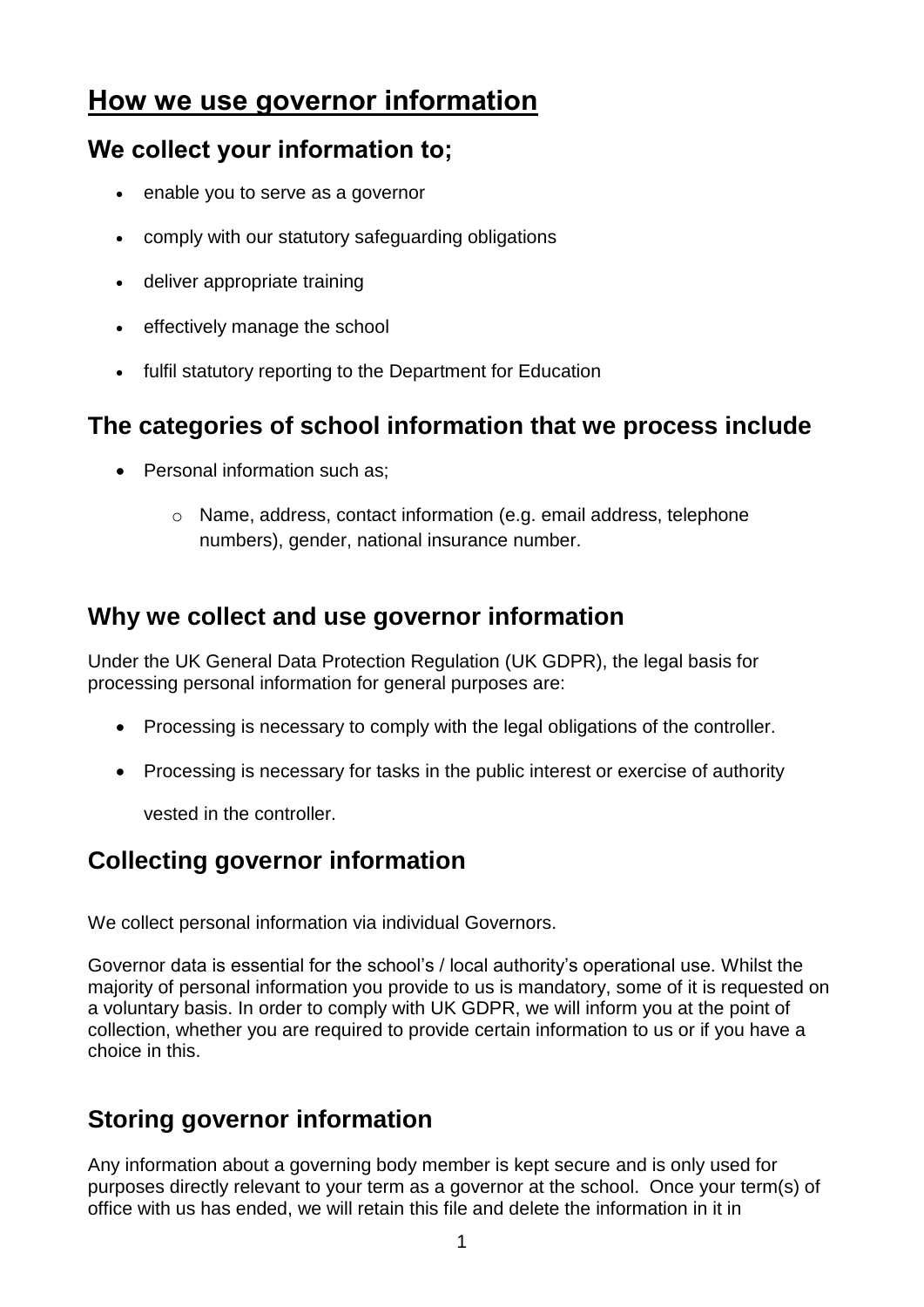accordance with our retention policy.

For more information on our data retention schedule and how we keep your data safe, please contact [office@priestnall.stockport.sch.uk](mailto:office@priestnall.stockport.sch.uk)

#### **Who we share governor information with**

We routinely share information with appropriate third parties, including:

- The Department for Education (DFE)
- Ofsted
- Police forces, courts, tribunals
- Local Authority

### **Why we share school governor information**

We do not share information about our governors with anyone without consent unless the law and our policies allow us to do so.

#### **Department for Education**

We share personal data with the Department for Education (DfE) on a statutory basis. Under s.538 of the Education Act 1996, and the Academies Financial Handbook, the Secretary of State requires boards to provide certain details they hold about people involved in governance, as volunteered by individuals, and the information kept up to date.

#### **Data collection requirements**

The DfE collects and processes personal data relating to those governing schools (including single and multi academy trusts (MATs)) and all schools are required to ensure they keep their governors details up to date under s.538 of the Education Act 1996, and the Academies Financial Handbook.

To find out more about the data collection requirements placed on us by the Department for Education including the data that we share with them, go to <https://www.gov.uk/education/data-collection-and-censusesfor-schools>

## **Requesting access to your personal data**

Under data protection legislation, you have the right to request access to information about you that we hold. To make a request for your personal information please contact [office@priestnall.stockport.sch.uk](mailto:office@priestnall.stockport.sch.uk) to make a request or alternatively you can view our Data Subject Rights Policy at *Ilink* to website].